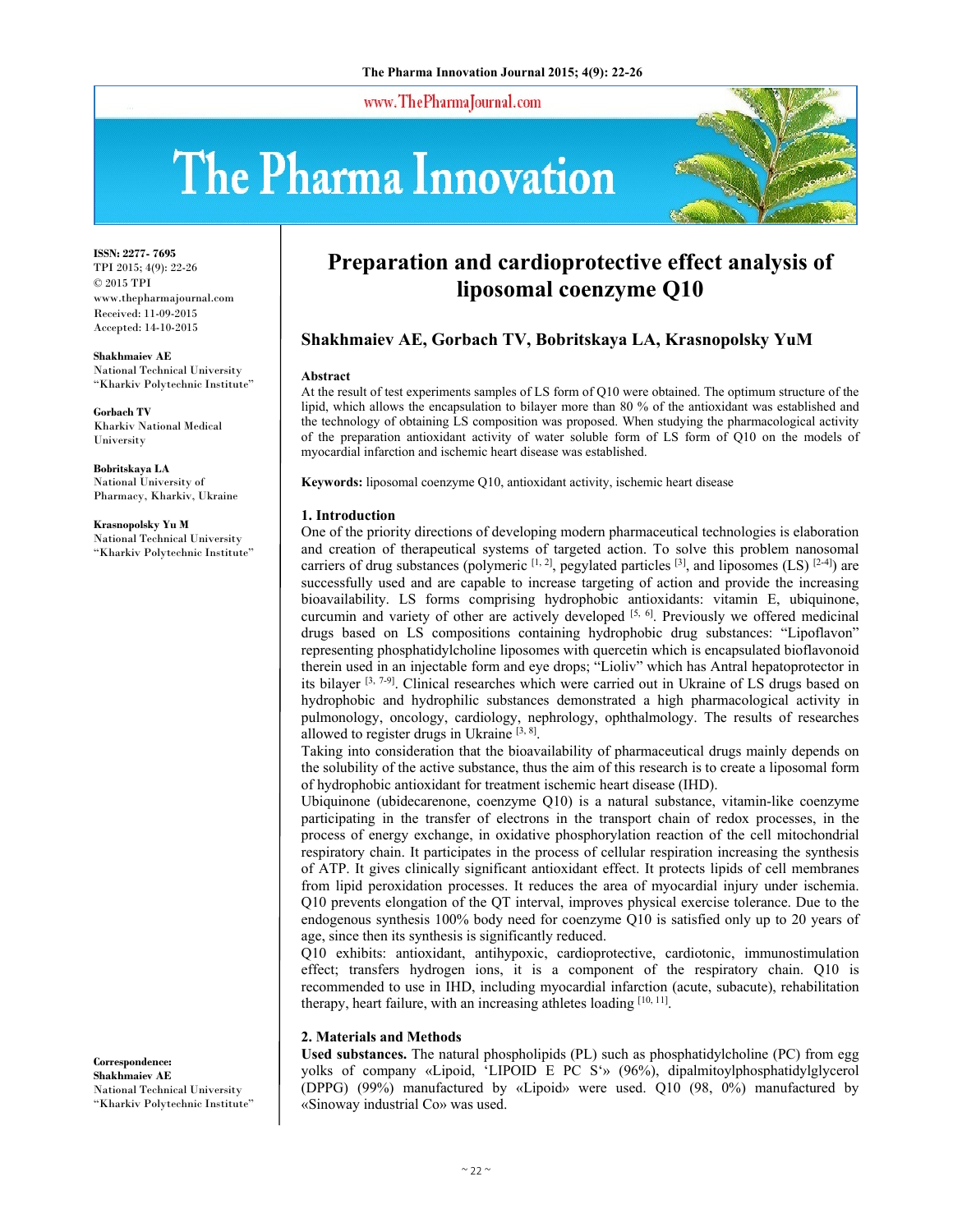#### **Experimental**

**Preparation of liposomes.** LS were obtained due to methods [9, 11-13]. As the components of the PL film have to be uniformly distributed, Q10 was dissolved in an organic solvent comprising the PL in certain concentrations. The solvent was completely removed with a rotary vacuum evaporator at the temperature of 38-42 °C, and then the residual quantity of solvent was evaporated under nitrogen. The resulting thin lipid film was hydrated in an aqueous solution or a lactose solution with a water bath at the temperature of 40-42 °C to obtain a homogeneous suspension. Homogenization was carried out by means of extrusion with apparatus «Microfluidics-110Y» at previously established rates of pressure [9, 15]. Then was provided sterilization filtration through filters with a pore diameter of 0.8/0.22 µm. The emulsion was filled into flasks and lyophilization followed by sealing in an inert gas atmosphere. As cryoprotectant lactose (or trehalose) at different PL: cryoprotectant ratios (1:1, 1:2, 1:3, 1:4) was used. Resulting sterile lyophilized samples of LS ubiquinone were dissolved in sterile water. Resulting samples represented yellow homogeneous emulsion.

#### **Pharmacological research**

Research of LS form of Q10 was performed by two models of myocardial infarction (MI) and IHD. Wistar rats (about 3 months of age) weighting 150-180 grams were used underway [16, 17].

- 1. Simulation of MI was carried out by single intraperitoneal injection of 0.25 ml of 0.18% adrenaline solution. LS samples were injected: a) with a single dose 30 minutes before the start of the experiment at a dose of 10 mg/kg, intravenously; b) daily for 5 days after the simulation at a dose 10 mg/kg, intravenously. Lipid peroxidation (LPO) was evaluated by the content of thiobarbituric acid (TBA) representing active products which are malondialdehyde (MDA) and diene conjugates (DC). Activity of LS was evaluated by the total antioxidant activity (TAA). Also the content of isoprostane-8 representing a marker of oxidative stress was determined.
- 2. Simulation of IHD was performed by the method described by Haman L.V.: 0.1 ml of 0,1% adrenalin solution and 1 ml of 2.5% suspension of hydrocortisone were injected subcutaneously daily for 7 days. Samples were injected daily for 5 days after the simulation at dose 10 mg/kg intravenously.

## **Analytical research**

Determination of particle size of LS was performed by nanosizer "Shimadzu SALD-1701" by photon correlation spectroscopy. Particle size was measured using a semiconductor laser with a wavelength of 375 nm and a temperature of 30 °C.

For the quantitative determination of impurities and content of Q10 in the test samples was used HPLC in the isocratic mode on chromatograph "Agilent 1100", chromatographic column 150 x 4.6 mm size filled with sorbent "Zorbax SB-C18" with a particle size of 3.5 µm ("Hewlett Packard"), mobile phase: methanol: absolute ethanol (65:35); mobile phase rate is 1 ml/min; detection at wavelength 275 nm; detection time is 20 minutes; column temperature is 35 °C. Volume of test sample is 25 µl. The average retention time of Q10 was  $7.8 \pm 0.1$  min., which is conformed to the retention time of the standard sample Q10. Retention time of PL was not excess of 2 minutes. Impurities of Q10 was not more than 0.5%, which is correspond to the data specified by the manufacturer.

Suitability of chromatography system was confirmed according to the State Pharmacopoeia of Ukraine (SPU).

Chromatography in thin-layer of silica gel was performed on plates "Silufol" in chloroform: methanol: water (65: 25: 4). For identification of PL structure standard samples of PL from "Sigma" company were used.

Oxidation index (OI) was determined by UV–spectroscopy at two wavelengths:  $233 \text{ nm}$  /  $215 \text{ nm}$  [18]. For identify the structure of the PL and fatty acid methyl esters standard samples of "Sigma" company were used. The ethanol content in the obtained samples was determined by method gas-liquid chromatography (GLC) by chromatograph HP-6880 according to SPU. Determination of fatty acid methyl esters was carried out by gas chromatography "Selmihrom-1" with a flame ionization detector (a stainless steel column with length of 2.5 m and an inner diameter of 4 mm, filled with an inerton stationary phase, which was treated with 10% diethylene glycol succinate). Methylation of fatty acids was carried out in a mixture of chloroform: methanol: sulfate acid (100:100:1). The determination of statistical significance of the

# **3. Results and Discussion**

To evaluate effectiveness of carrying out technological process method of quantitative measurement of Q10 in LS and evaluation of stability of Q10 in all technological operations was used. The presence of impurities in the primary product and, under technological process during receiving of LS form of Q10 was determined. With research of model mixture (ethanol and chloroform solutions) by HPLC it was revealed that the presence in mixtures of PL does not influence on results of chromatography.

experimental results were conducted according to SPU 1.1.

In previous experiments we have found that the optimum content in LS is about 10% of Q10 from PL content. Increase of Q10 content in the samples more than 10.0% resulted in incomplete encapsulation into LS [9]. It was carried out study of encapsulation of Q10 in LS emulsion from various types of PL at a ratio of PL:Q10 - 9:1. [19]

As forming of LS occurs only in the liquid-crystalline state, the mixture of saturated PL must be heated to the phase transition temperature before being converted to LS. The phase transition temperature for the PL derived from natural sources (soybeans, egg lecithin, brain), with unsaturated fatty acids thereof is significantly lower than room temperature (from -10 °C to 35 °C) depending on the nature of the PL. It gives the advantage that for the formation of LS one can work at lower temperatures, that is comfortable for active pharmaceutical substances, which are sensitive to high temperatures. Hydrogenated or synthetic PL has the phase transition temperature significantly higher than 50-60 °C, and thus manufacturing of LS will take place at temperature of about 70  $^{\circ}$ C [3].

Preparation of LS was carried out at higher temperatures than the phase transition temperature of the lipids. Increase of the temperature to 50-70 °C resulted in the appearance of impurities in the LS comprising Q10. The degree of encapsulation of Q10 in LS is essentially the same. The OI was increased slightly to 0.22 (primary was 0.19). This may be due to the antioxidant properties of Q10. Given the appearance of impurities Q10 at high temperatures, in further experiments and during development of the drug we were used PC of egg yolk.

Study of the various stages of preparation technology of LS form of Q10 were performed in the following experiments. The first stage of technology is preparation of the lipid film.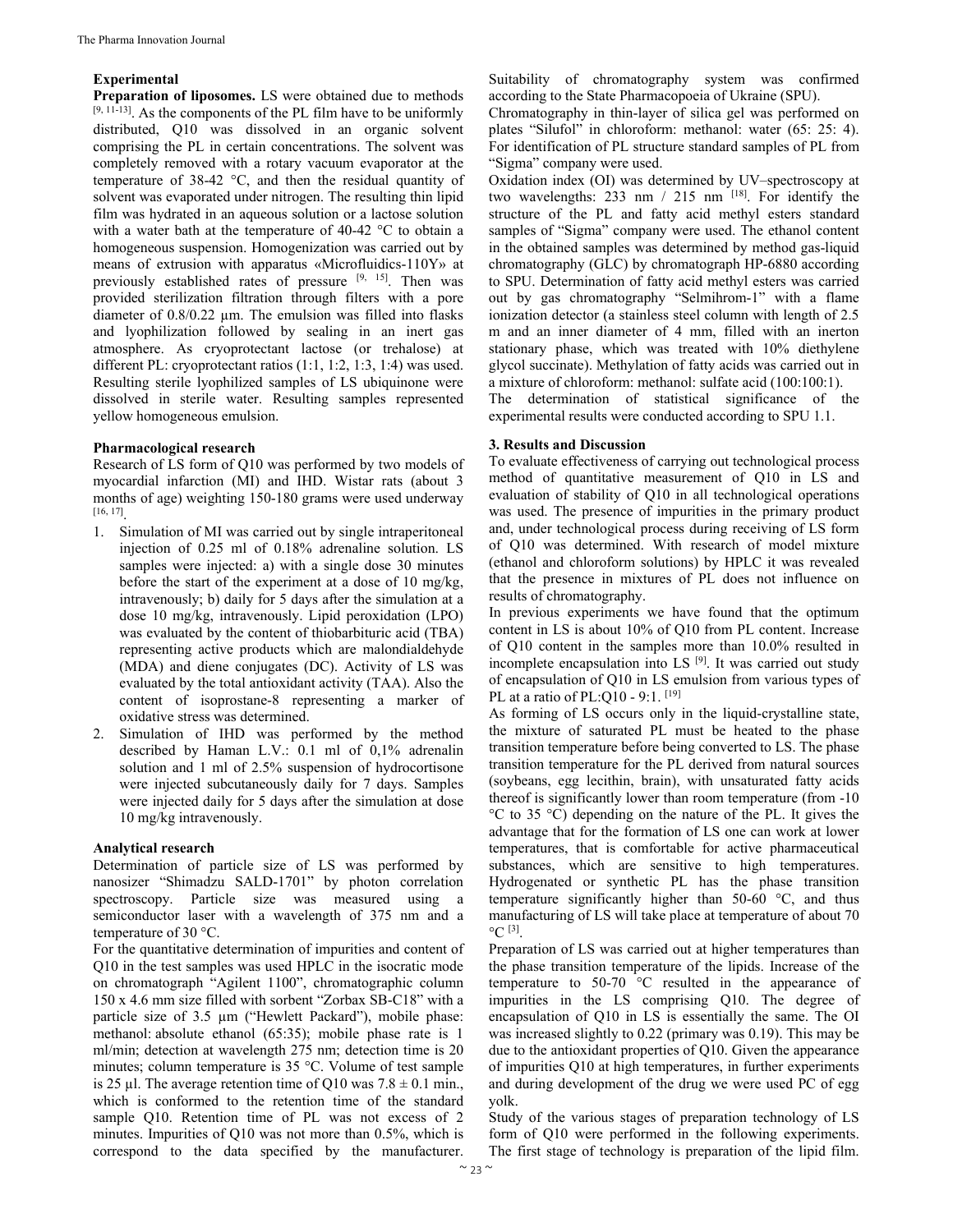Considering the fact that Q10 is essentially insoluble in water, it is dissolved in ethanol and mixed with ethanol solution of PL. The Q10:PL ratio from 1:10 to 3:10 was used during the operation. As PL egg PC and DPPG were used. The solution was concentrated under vacuum at temperature of 37-42 °C. Then the resulting film of PL with Q10 substance was emulsified in an aqueous solution to produce multilamellar vesicles. The temperature during the process of resuspension should be above the phase transition temperature of PL. Obtaining the vesicles the influence of several factors: temperature (35-45 °C), pH (6.0-7.5), the ionic strength of the solution, 0.9% sodium chloride, buffer mixtures of different molar concentration, lipid concentration and the ratio of PL: Q10 were studied. The size of the resulting vesicles is also defined by the intensity and time of stirring. For prevention of the oxidation processes of PL to LS, the resulting emulsion is saturated with nitrogen. As a result of the studies it was found that the optimal conditions of preparation a uniformly stable emulsion are the ratio of Q10 (1-2): PC  $(8-10)$ : DPPG (1-2) at a temperature of 37-43  $\degree$ C, the emulsion pH 6.5–7.0. By the method HPLC it was revealed that during the stage of PL film preparation Q10 was stable, because there are no impurities after processing at a temperature of 35-40 °C and emulsion pH 6.5-7.0.

LS were prepared by extrusion: the pressure was 800-1000 atm and a temperature 37-43 °C. This mode allows to get the LS having standard formulation, the bulk of which are represented by particles having a size of 120-160 nm (80-90% of all LS) before lyophilization and (140-190 nm) after lyophilization. LS larger than 220 nm were absent.

By HPLC method it was revealed that in the PL emulsion homogenization stage Q10 is not damaged, as evidenced by the absence of impurities after processing at a temperature of 37-43 °C and a pressure of 800-1000 atm.

OI of LS obtained by this method do not exceed 0.2-0.25 (OI of initial PC is not more than 0.2). PL stability and absence of new impurities, such as lysophosphatidylcholine, were established by TLC method. Using of obtained LS as medicinal product for intravenous administration is possible due to the nanoscale, low degree of oxidation and absence of degradation products of PL and Q10. The introduction of negatively charged PL (DPPG) into LS formulation leads to increase of Q10 incorporation in LS.

We have found that increasing of the number of cycles or the pressure value leads to instability of LS, increase size or fusion thereof. Control of homogenization process was evaluated by size of LS, and with the increase of this parameter process was finished. LS form of Q10 was obtained at a pressure of 800 atm, and the number of cycles was not more than 5. The tests to study the influence of LS size and its charge on the incorporation degree of Q10 were carried out. It was found that the stability of LS and Q10 incorporation into their structure influences the ionic strength, pH value, temperature of the technology process, charge and size of LS. Furthermore, independent value has stability of the drug itself, which is Q10, incorporated in LS.

Degree of encapsulating Q10 in PL bilayer using the ratios Q10:PC (1:9), and the ratio Q10:PC (2:8) is the same, that indicates the maximum saturation of LS membrane by antioxidant. However, we have found that the encapsulation of DPPG in LS permits to increase encapsulation of Q10 in LS by 30%. The optimal number of cycles, allowing to obtain LS at the nanoscale is not more than 5. Thus nanoparticles with a size of up to 220 nm nanoparticles with a size of up to 220 nm were obtained, allowing to perform a sterilization filtration through 0.22 µm membranes.

While increase of the number of cycles leads to the decreasing of the size of LS, however it decreases Q10 encapsulation to the membrane. The temperature of the homogenization of the emulsion 38-43 °C at which the OI was practically identical to the OI of the initial mixture of PL was established. Increase of the temperature to 45-50 °C leads to increase of the OI.

The presence in LS of a negatively charged PL (DPPG) permits, firstly, to increase Q10 encapsulation into membrane of LS, and secondly, increases the stability of the LS emulsion. Furthermore, DPPG improves the ability to filtrate emulsion through the membranes with pore size of 0.22 microns.

After obtaining Q10 nanoemulsion and setting the main extrusion parameters it was necessary to perform study of the stability of the Q10 substance and PC components during extrusion. The study of the amount of main substance and amount of impurities of each component of the sample was carried out. Q10 was controlled by HPLC method, phospholipids were controlled by TLC method.

It was found stability of all LS components during the technological process. Moreover, the components are stable, even when using modes that significantly exceed the requirements for obtaining LS form of Q10 (7 cycles at 1200 atm).

Cryoprotectant (CP) for the LS preparation should be determined experimentally. The best results for LS preparations were obtained when using carbohydrate compounds, such as sugars. A significant factor in obtaining of LS is the point of introduction of CP into nanoemulsion formulation. Paramount importance has chemical structure of CP, its concentration, the form of introduction and the point of introduction during the process of homogenization, i.e. at which the size of LS (at which cycle) to carry out its addition.

Number of experiments were carried out in order to study the influence of the introduction of sugars into the PL emulsion for the degree of Q10 encapsulation into the lipid membrane. We used three sugars: lactose, trehalose, sucrose, which are commonly used in the nanostructures lyophilization. Sugars were added at a concentration of 20 to 80 mg/ml.

**Table 1:** Influence of various sugars on Q10 encapsulation in LS at different stages of process

| Name of<br>CР | Introduction of sugar during<br>rehydration of the film, mg/ml | O10<br>encapsulation, % | Introduction of sugar during<br>homogenization, mg/ml | <b>O10</b><br>encapsulation, % |
|---------------|----------------------------------------------------------------|-------------------------|-------------------------------------------------------|--------------------------------|
| Sucrose       | 20 to 80                                                       | $52.4 \pm 4.7$          | 20 to 80                                              | $61.6 \pm 2.4*$                |
| Trehalose     | 20 to 80                                                       | $86\pm3.1*$             | 20 to 80                                              | $83.0 \pm 1.4*$                |
| Lactose       | 20 to 80                                                       | $84.7 \pm 1.6^*$        | 20 to 80                                              | $83.6 \pm 1.5*$                |

 $P < 0.01$  the reliability between Q10 encapsulation when using trehalose and lactose compared to use of sucrose.

n=5 (in all groups of experiments)

Sugars were introduced in the concentrated sterile solution form in the first stage during hydration of the lipid film by an aqueous solvent, and between 3 and 4 cycles. It has been found

that the introduction of the test sugars in hydration step leads to a reduction of the Q10 encapsulation into structure of LS. Addition of sugars solutions (lactose, trehalose) during the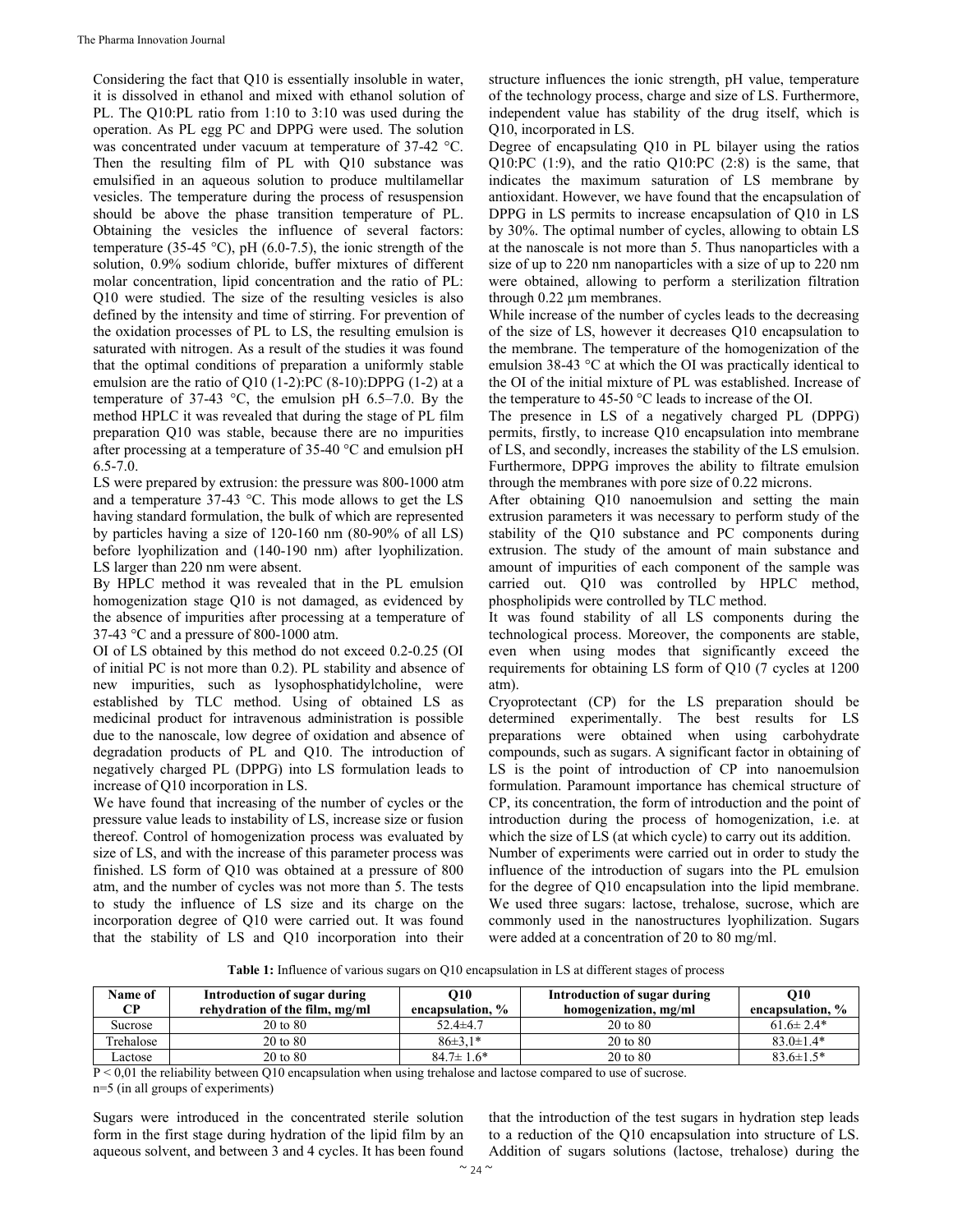homogenization process leads to Q10 encapsulation into LS up to 65-70%.Thus, the carbohydrate protectors (e.g., lactose or trehalose) in the first stage may lead to an undesirable change in the size of LS and reduce encapsulation into them of the medicinal active pharmacological substance. At the same time, special attention should be paid to the achievement of the required size of LS and the exclusion aggregation thereof. Taken into consideration that the sucrose leads to decrease of Q10 encapsulation in LS further we used lactose as CP (as

trehalose opposite to lactose is not described in pharmacopeias of Ukraine, Europe, USA, and others.).The main criterion for selection of CP is maintaining stability of sizes during lyophilization of LS membranes. For determining the optimal concentration of lactose in the preparation, addition of a solution of lactose in the LS emulsion formulation was performed between 3 and 4 cycles of homogenization to the final concentration of sugar of 20, 40 and 80 mg/ml (Table 2).

| <b>Table 2:</b> Influence of lactose concentration on the stability of the LS nanosized (**) |  |  |  |
|----------------------------------------------------------------------------------------------|--|--|--|
|----------------------------------------------------------------------------------------------|--|--|--|

| Concentration of<br>lactose, mg/ml | $Q_{10}$ encapsulation in LS<br>before lyophilization, % | LS size before<br>lvophilization, nm | $Q_{10}$ encapsulation in LS<br>after Ivophilization, % | LS size after<br>lvophilization, nm |
|------------------------------------|----------------------------------------------------------|--------------------------------------|---------------------------------------------------------|-------------------------------------|
| 20.0                               | $70.3 \pm 2.3$                                           | $153.6 \pm 28.4$                     | $68.6 \pm 7.15$                                         | $210\pm 40.6$                       |
| 40.0                               | 73.8±2.6                                                 | $151.2 \pm 30.1$                     | $69.3 \pm 1.87$                                         | $195.6 \pm 23.7$                    |
| 80.0                               | $80.4 \pm 2.7$                                           | $151.4 \pm 26.7$                     | $84.2 \pm 1.85$                                         | $162 \pm 28.6^*$                    |

\* P<0,01 the reliability between LS size after lyophilization depend on lactose content

 $n = 5$  (in all groups ups of experiment)

As you can see from Table 2, use of different concentrations of lactose leads to obtaining of similar LS sizes before lyophilization. At the same time, after the performing of preparations lyophilization process the maintaining of nanoparticle sizes in the nanoscale range is observed only at concentrations of CP, lactose in a final concentration of 80 mg/ml.

As take into consideration that Q10 is stable in a neutral environment we were introduced in structure of LS potassium dihydrogen phosphate and disodium hydrogen phosphate (pH was 6.6 to 7.4). The resulting LS form of Q10 is a nanoemulsion with a particle size of 140-190 nm. Encapsulation of Q10 in LS after sterilizing filtration of the emulsion and separation of free Q10 was not less than 99%. After lyophilization due to lactose the samples of LS maintain nanosized and contents of encapsulated Q10.

#### **Pharmacological study of LS form of Q10.**

In the following group of experiments pharmacological activity of LS form Q10 study was carried out (Table 3-7).

| <b>Table 3:</b> The results of test of antioxidant activity of LS form of Q10 on the model of MI (blood serum) |  |  |
|----------------------------------------------------------------------------------------------------------------|--|--|
|----------------------------------------------------------------------------------------------------------------|--|--|

| Group                            | $DC$ , $umol/l$                       | MDA, µmol/l                  | Isoprostane-8, ng/ml          | TAA $(%)$                   |
|----------------------------------|---------------------------------------|------------------------------|-------------------------------|-----------------------------|
| Control, n=8                     | $52.34 \pm 2.02$                      | $2.45 \pm 0.21$              | $5.42 \pm 0.34$               | $57.48 \pm 3.11$            |
| $ML$ n=8                         | $92.14\pm 6.34$ <sup>1</sup>          | $6.59 \pm 0.32$ <sup>1</sup> | $12.58 \pm 1.02$ <sup>1</sup> | $45.38\pm2.18$ <sup>1</sup> |
| Administration of preparation, 5 | $60.48 \pm 3.11$ P $\leq 0.05$        | $3.00\pm0.25$ P $>0.05$      | $5.00\pm0.37$ P $>0.05$       | $60.49 \pm 3.02$ P $> 0.05$ |
| days: $n=8$                      | $P_1 < 0.001$                         | $P_1 < 0.001$                | $P_1 < 0.001$                 | $P_1 < 0.001$               |
| Single administration; $n=8$     | $81.25 \pm 3.11 \text{ P}_1 \le 0.01$ | $5.42 \pm 0.32$              | $7.48 \pm 0.66$               | $59.32 \pm 2.11$            |
|                                  |                                       | $P_1 < 0.02$                 | $P_1 < 0.01$                  | $P_1 < 0.02$                |

<sup>1</sup> p<0.001; P is reliability of differences with control; P<sub>1</sub> is reliability of differences with a MI; TAA is expressed in percentage (%) of inhibition; 50% of inhibition is 1 unit of activity.

|  |  | Table 4: The results of test of antioxidant activity of LS form of Q10 on the model of MI (cardiac muscle) |
|--|--|------------------------------------------------------------------------------------------------------------|
|--|--|------------------------------------------------------------------------------------------------------------|

| Group                                           | $DC$ , $umol/l$                                 | MDA, µmol/l                                   | TAA(%)                                          |
|-------------------------------------------------|-------------------------------------------------|-----------------------------------------------|-------------------------------------------------|
| Control, n=8                                    | $1.72 \pm 0.11$                                 | $0.325 \pm 0.008$                             | $63.28 \pm 3.12$                                |
| MI. n=8                                         | $4.79 \pm 0.21$ <sup>1</sup>                    | $0.589 \pm 0.031$ <sup>1</sup>                | $57.48 \pm 2.34$ <sup>1</sup>                   |
| Administration of preparation,<br>5 days; $n=8$ | $2.05\pm0.18$ P $>0.05$ P <sub>1</sub> $< 0.01$ | $0.402 \pm 0.021$ P<0.05 P <sub>1</sub> <0.01 | $76.49 \pm 2.64$ P<0.05 P <sub>1</sub> <0.01    |
| Single administration; $n=8$                    | 3.89 $\pm$ 0.28 P<0.01 P <sub>1</sub> <0.02     | $0.419 \pm 0.021$ P<0.02 P <sub>1</sub> <0.01 | $69.45 \pm 3.64$ P < 0.05 P <sub>1</sub> < 0.01 |

 $p<0.001$ ; P is reliability of differences with control; P<sub>1</sub> is reliability of differences with a MI;

**Table 5:** The results of test of antioxidant activity of LS form of Q10 on the model IHD (blood serum)

| $DC$ , $umol/l$           | MDA, umol/l                  | Isoprostane-8, ng/ml         | TAA(%)                          |
|---------------------------|------------------------------|------------------------------|---------------------------------|
| $52.34 \pm 2.02$          | $2.45 \pm 0.21$              | $5.42 \pm 0.34$              | $57.48\pm3.11$                  |
| $76.48\pm3.05$ P<0.001    | $4.93\pm0.31$ P $\leq 0.001$ | $9.78\pm0.55$ P $\leq$ 0.001 | $44.85 \pm 2.11$ P $\leq 0.001$ |
| $61.22\pm4.17$ P $< 0.01$ | $3.37\pm0.28$ P $\leq$ 0.01  | $6.00\pm0.34$ P $>0.05$      | $52.88 \pm 1.84$ P $\leq 0.05$  |
| $P_1 < 0.001$             | $P_1 < 0.02$                 | $P_1 < 0.01$                 | $P_1 < 0.01$                    |
|                           |                              |                              |                                 |

 $p<0.001$ ; P is reliability of differences with control; P<sub>1</sub> is reliability of differences with a IHD;

**Table 6:** The results of test of antioxidant activity of LS form of Q10 on the model IHD (cardiac muscle)

| Group                                                   | $DC$ , $umol/l$                                 | MDA, umol/l                                          | TAA $(%)$                                     |
|---------------------------------------------------------|-------------------------------------------------|------------------------------------------------------|-----------------------------------------------|
| Control. n=8                                            | $.78\pm0.12$                                    | $0.325\pm0.008$                                      | $63.23 \pm 3.11$                              |
| IHD. $n=8$                                              | $3.47\pm0.18$ P $\leq 0.001$                    | $0.489 \pm 0.007$ P<0.01                             | $53.23 \pm 2.77$ P $\leq 0.01$                |
| Administration of preparation, $5 \text{ days}$ , $n=8$ | $2.03\pm0.11$ P $>0.05$ P <sub>1</sub> $< 0.01$ | $0.332\pm0.008$ P $>0.05$ P <sub>1</sub> $\leq 0.01$ | $65.33\pm4.13$ P $>0.05$ P <sub>1</sub> <0.01 |

 $1 - p \le 0.001$ ; P - reliability of differences with control; P<sub>1</sub> - reliability of differences with a IHD;

<sup>\*\*</sup> results obtained in samples without sterile filtration